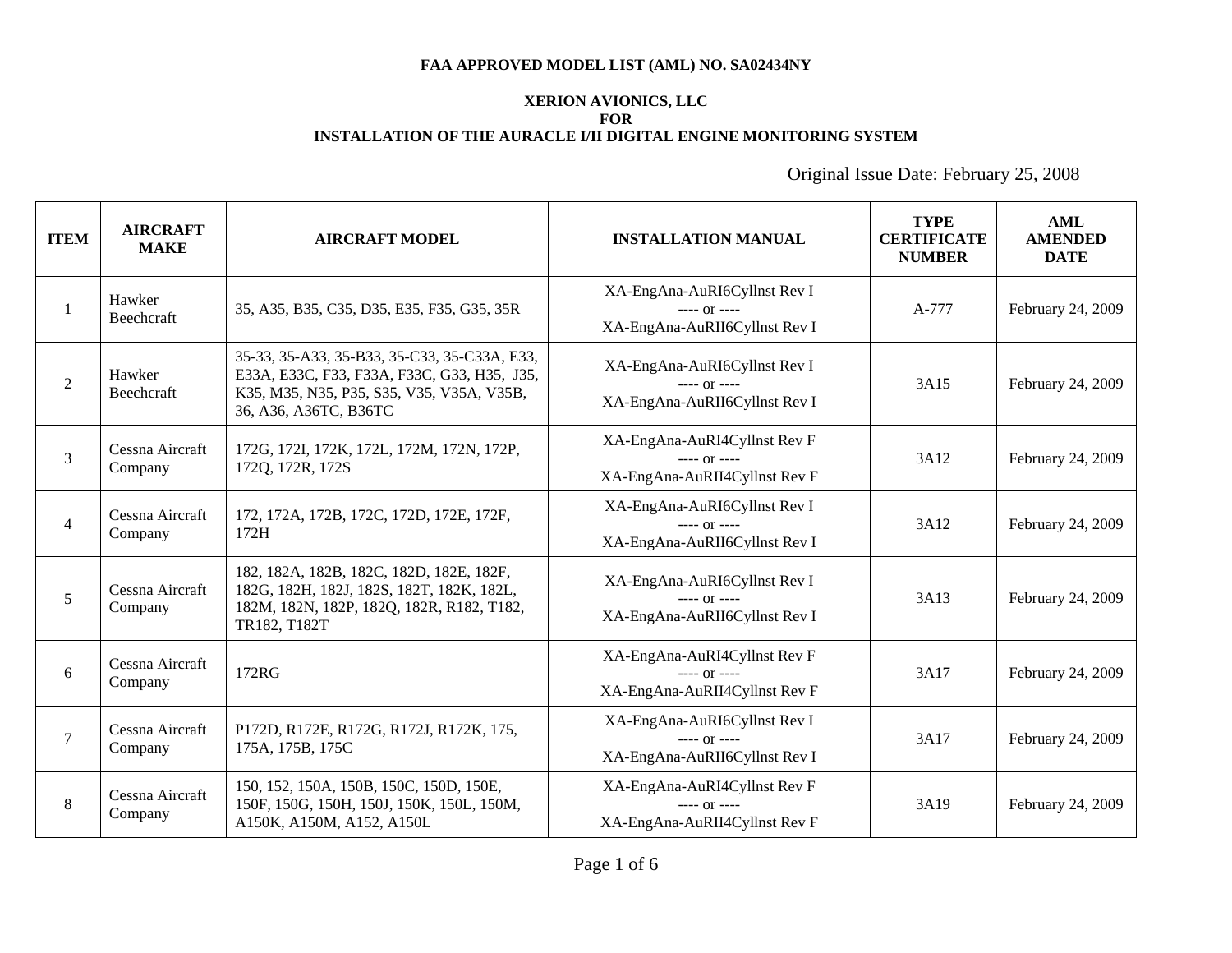# **XERION AVIONICS, LLC FOR INSTALLATION OF THE AURACLE I/II DIGITAL ENGINE MONITORING SYSTEM**

| <b>ITEM</b> | <b>AIRCRAFT</b><br><b>MAKE</b> | <b>AIRCRAFT MODEL</b>                                                                                                                                                                                                           | <b>INSTALLATION MANUAL</b>                                                      | <b>TYPE</b><br><b>CERTIFICATE</b><br><b>NUMBER</b> | AML<br><b>AMENDED</b><br><b>DATE</b> |
|-------------|--------------------------------|---------------------------------------------------------------------------------------------------------------------------------------------------------------------------------------------------------------------------------|---------------------------------------------------------------------------------|----------------------------------------------------|--------------------------------------|
| 9           | Cessna Aircraft<br>Company     | 210, 210-5 (205), 210-5A (205A), 210A, 210B,<br>210C, 210D, 210E, 210F, 210G, 210H, 210J,<br>210K, 210L, 210M, 210N, 210R, P210N,<br>P210R, T210F, T210G, T210H, T210J, T210K,<br>T210L, T210M, T210N, T210R                    | XA-EngAna-AuRI6Cyllnst Rev I<br>$--- or ---$<br>XA-EngAna-AuRII6Cyllnst Rev I   | 3A21                                               | February 24, 2009                    |
| 10          | Cessna Aircraft<br>Company     | 185, A185E, A185F, 185A, 185B, 185C, 185D,<br>185E                                                                                                                                                                              | XA-EngAna-AuRI6Cyllnst Rev I<br>$--- or ---$<br>XA-EngAna-AuRII6Cyllnst Rev I   | 3A24                                               | February 24, 2009                    |
| 11          | Cessna Aircraft<br>Company     | 180, 180A, 180B, 180C, 180D, 180E, 180F,<br>180G, 180H, 180J, 180K                                                                                                                                                              | XA-EngAna-AuRI6Cyllnst Rev I<br>$--- 0r$ ----<br>XA-EngAna-AuRII6Cyllnst Rev I  | 5A6                                                | February 24, 2009                    |
| 12          | Cessna Aircraft<br>Company     | 206, 206H, P206, P206A, P206B, P206C,<br>Р206D, Р206Е, Т206Н, ТР206А, ТР206В,<br>TP206C, TP206D, TP206E, TU206A, TU206B,<br>TU206C, TU206D, TU206E, TU206F,<br>TU206G, U206, U206A, U206B, U206C,<br>U206D, U206E, U206F, U206G | XA-EngAna-AuRI6Cyllnst Rev I<br>$--- or ---$<br>XA-EngAna-AuRII6Cyllnst Rev I   | A4CE                                               | February 24, 2009                    |
| 13          | Cessna Aircraft<br>Company     | 177, 177A, 177B                                                                                                                                                                                                                 | XA-EngAna-AuRI4Cyllnst Rev F<br>$--- or ---$<br>XA-EngAna-AuRII4Cyllnst Rev F   | A13CE                                              | February 24, 2009                    |
| 14          | Cessna Aircraft<br>Company     | 207, 207A, T207, T207A                                                                                                                                                                                                          | XA-EngAna-AuRI6Cyllnst Rev I<br>$--- or ---$<br>XA-EngAna-AuRII6Cyllnst Rev I   | A16CE                                              | February 24, 2009                    |
| 15          | Cessna Aircraft<br>Company     | 177RG                                                                                                                                                                                                                           | XA-EngAna-AuRI4Cyllnst Rev F<br>$---$ or $---$<br>XA-EngAna-AuRII4Cyllnst Rev F | A <sub>20</sub> CE                                 | February 24, 2009                    |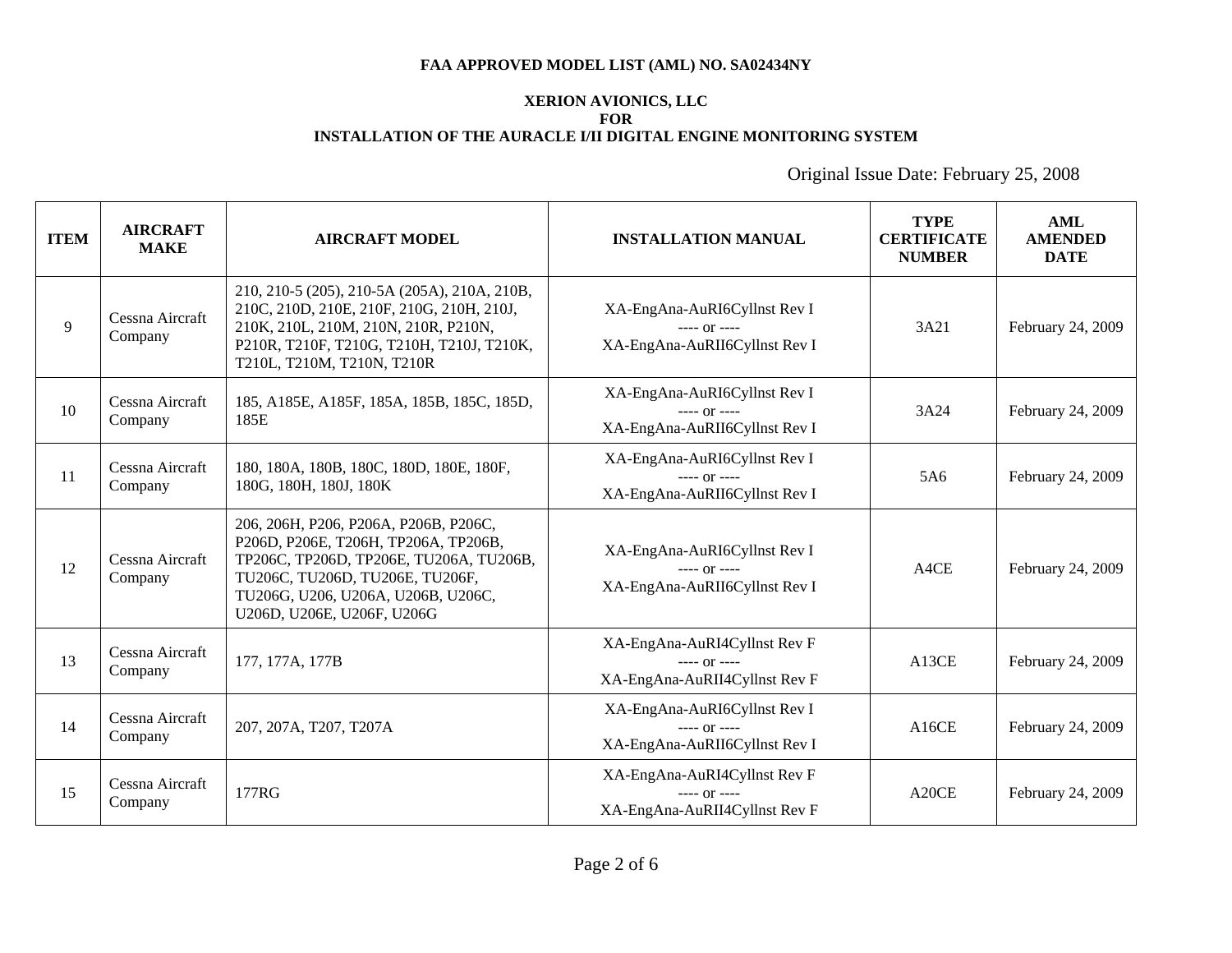# **XERION AVIONICS, LLC FOR INSTALLATION OF THE AURACLE I/II DIGITAL ENGINE MONITORING SYSTEM**

| <b>ITEM</b> | <b>AIRCRAFT</b><br><b>MAKE</b> | <b>AIRCRAFT MODEL</b>                                                                                                                                                                                                                    | <b>INSTALLATION MANUAL</b>                                                      | <b>TYPE</b><br><b>CERTIFICATE</b><br><b>NUMBER</b> | <b>AML</b><br><b>AMENDED</b><br><b>DATE</b> |
|-------------|--------------------------------|------------------------------------------------------------------------------------------------------------------------------------------------------------------------------------------------------------------------------------------|---------------------------------------------------------------------------------|----------------------------------------------------|---------------------------------------------|
| 16          | Cessna Aircraft<br>Company     | 170, 170A, 170B                                                                                                                                                                                                                          | XA-EngAna-AuRI6Cyllnst Rev I<br>$--- or ---$<br>XA-EngAna-AuRII6Cyllnst Rev I   | A-799                                              | February 24, 2009                           |
| 17          | Piper Aircraft                 | PA-16, PA-16S                                                                                                                                                                                                                            | XA-EngAna-AuRI4Cyllnst Rev F<br>$---$ or $---$<br>XA-EngAna-AuRII4Cyllnst Rev F | 1A1                                                | February 24, 2009                           |
| 18          | Piper Aircraft                 | PA-18, PA-18S, PA-18 "105", PA-18S "105",<br>PA-18A, PA-18 "125", PA-18S "125",<br>PA-18AS "125", PA-18 "135", PA-18A "135",<br>PA-18S "135", PA-18AS "135", PA-18 "150",<br>PA-18A "150", PA-18S "150", PA-18AS "150",<br>PA-19, PA-19S | XA-EngAna-AuRI4Cyllnst Rev F<br>$--- 0r$ ----<br>XA-EngAna-AuRII4Cyllnst Rev F  | 1A2                                                | February 24, 2009                           |
| 19          | Piper Aircraft                 | PA-20, PA-20S, PA-20 "115", PA-20S "115",<br>PA-20"135", PA-20S "135"                                                                                                                                                                    | XA-EngAna-AuRI4Cyllnst Rev F<br>$--- 0r$ ----<br>XA-EngAna-AuRII4Cyllnst Rev F  | 1A4                                                | February 24, 2009                           |
| 20          | Piper Aircraft                 | PA-22, PA-22-108, PA-22-135, PA-22S-135,<br>PA-22-150, PA-22S-150, PA-22-160,<br>PA-22S-160                                                                                                                                              | XA-EngAna-AuRI4Cyllnst Rev F<br>$--- or ---$<br>XA-EngAna-AuRII4Cyllnst Rev F   | 1A6                                                | February 24, 2009                           |
| 21          | Piper Aircraft                 | PA-24                                                                                                                                                                                                                                    | XA-EngAna-AuRI4Cyllnst Rev F<br>$--- 0r$ ----<br>XA-EngAna-AuRII4Cyllnst Rev F  | 1A15                                               | February 24, 2009                           |
| 22          | Piper Aircraft                 | PA-24-250, PA-24-260                                                                                                                                                                                                                     | XA-EngAna-AuRI6Cyllnst Rev I<br>$--- or ---$<br>XA-EngAna-AuRII6Cyllnst Rev I   | 1A15                                               | February 24, 2009                           |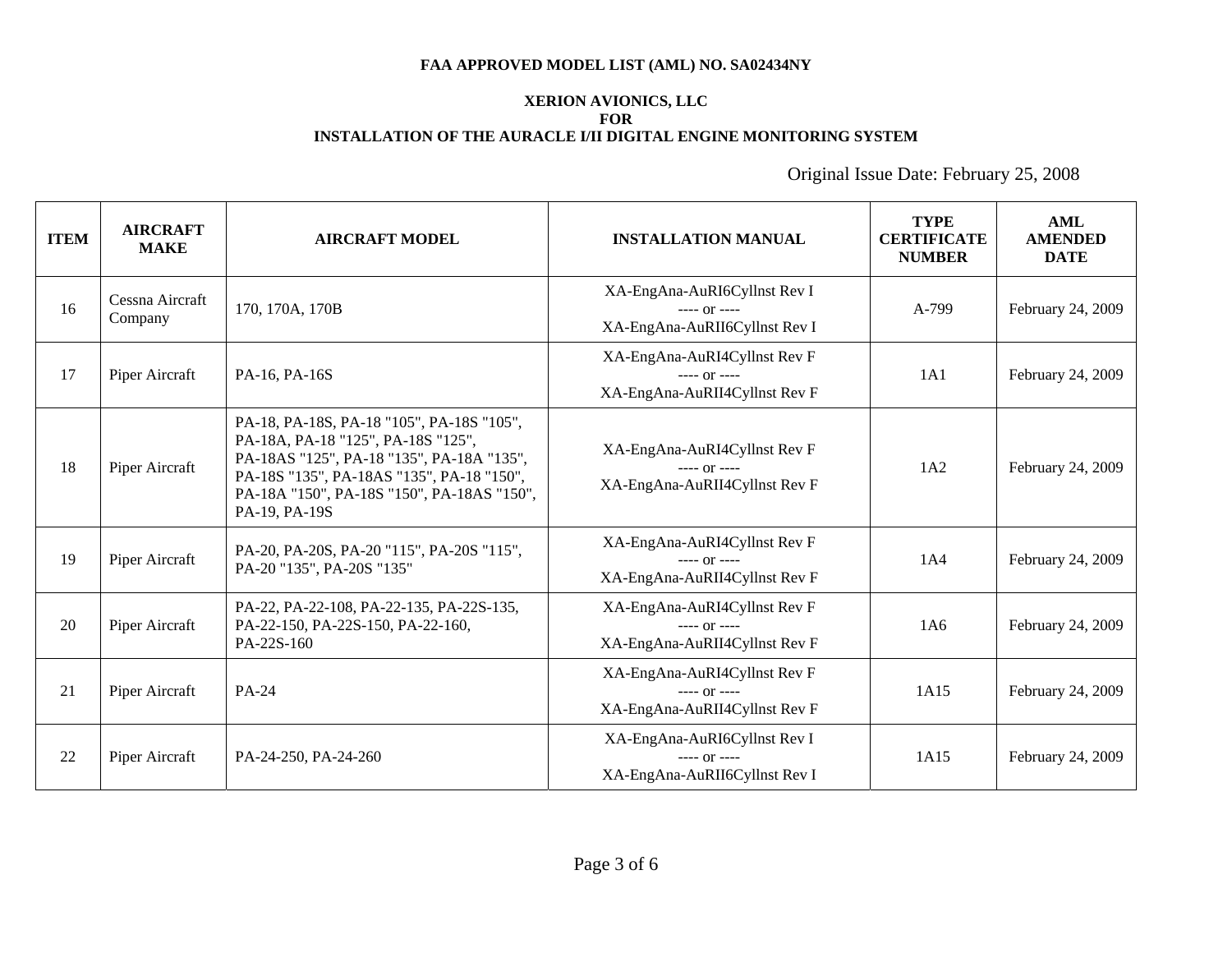# **XERION AVIONICS, LLC FOR INSTALLATION OF THE AURACLE I/II DIGITAL ENGINE MONITORING SYSTEM**

| <b>ITEM</b> | <b>AIRCRAFT</b><br><b>MAKE</b> | <b>AIRCRAFT MODEL</b>                                                                                                                                                              | <b>INSTALLATION MANUAL</b>                                                      | <b>TYPE</b><br><b>CERTIFICATE</b><br><b>NUMBER</b> | <b>AML</b><br><b>AMENDED</b><br><b>DATE</b> |
|-------------|--------------------------------|------------------------------------------------------------------------------------------------------------------------------------------------------------------------------------|---------------------------------------------------------------------------------|----------------------------------------------------|---------------------------------------------|
| 23          | Piper Aircraft                 | PA-28-140, PA-28-151, PA-28-150, PA-28-161,<br>PA-28-160, PA-28-181, PA-28-180, PA-28R-<br>201, PA-28S-160, PA-28S-180, PA-28RT-201,<br>PA-28R-180, PA-28R-200,                    | XA-EngAna-AuRI4Cyllnst Rev F<br>$--- 0r$ ----<br>XA-EngAna-AuRII4Cyllnst Rev F  | 2A13                                               | February 24, 2009                           |
| 24          | Piper Aircraft                 | PA-28-201T, PA-28R-201T, PA-28RT-201T,<br>PA-28-235, PA-28-236,                                                                                                                    | XA-EngAna-AuRI6Cyllnst Rev I<br>$---$ Or $---$<br>XA-EngAna-AuRII6Cyllnst Rev I | 2A13                                               | February 24, 2009                           |
| 25          | Piper Aircraft                 | PA-32-300, PA-32-301, PA-32-301FT,<br>PA-32-301T, PA-32-301XTC, PA-32R-300,<br>PA-32R-301(HP), PA-32R-301(SP),<br>PA-32R-301T, PA-32RT-300, PA-32RT-300T,<br>PA-32S-300, PA-32-260 | XA-EngAna-AuRI6Cyllnst Rev I<br>$--- 0r$ ----<br>XA-EngAna-AuRII6Cyllnst Rev I  | A3S0                                               | February 24, 2009                           |
| 26          | Piper Aircraft                 | PA-38-112                                                                                                                                                                          | XA-EngAna-AuRI4Cyllnst Rev F<br>$---$ or $---$<br>XA-EngAna-AuRII4Cyllnst Rev F | A18 <sub>S0</sub>                                  | February 24, 2009                           |
| 27          | Piper Aircraft                 | PA-46-310P, PA-46-350P                                                                                                                                                             | XA-EngAna-AuRI6Cyllnst Rev I<br>$--- 0r$ ----<br>XA-EngAna-AuRII6Cyllnst Rev I  | A25S0                                              | February 24, 2009                           |
| 28          | Mooney Aircraft<br>Corporation | M20, M20A, M20B, M20C, M20D, M20E,<br>M20F, M20G, M20J                                                                                                                             | XA-EngAna-AuRI4Cyllnst Rev F<br>$--- or ---$<br>XA-EngAna-AuRII4Cyllnst Rev F   | 2A3                                                | February 24, 2009                           |
| 29          | Mooney Aircraft<br>Corporation | M20K, M20M, M20R, M20S                                                                                                                                                             | XA-EngAna-AuRI6Cyllnst Rev I<br>$--- 0r$ ----<br>XA-EngAna-AuRII6Cyllnst Rev I  | 2A3                                                | February 24, 2009                           |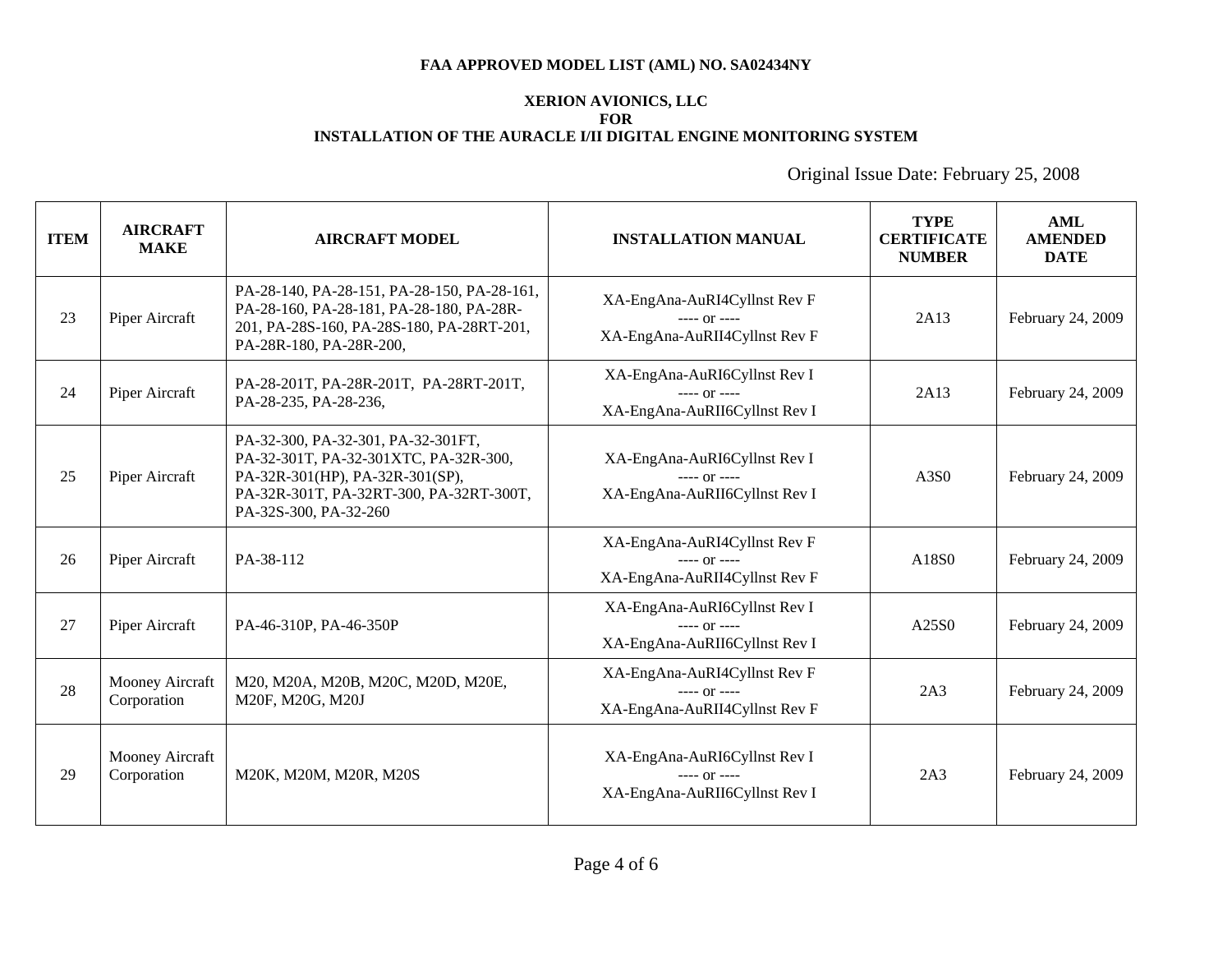### **XERION AVIONICS, LLC FOR INSTALLATION OF THE AURACLE I/II DIGITAL ENGINE MONITORING SYSTEM**

| <b>ITEM</b> | <b>AIRCRAFT</b><br><b>MAKE</b> | <b>AIRCRAFT MODEL</b>     | <b>INSTALLATION MANUAL</b>                                                      | <b>TYPE</b><br><b>CERTIFICATE</b><br><b>NUMBER</b> | <b>AML</b><br><b>AMENDED</b><br><b>DATE</b> |
|-------------|--------------------------------|---------------------------|---------------------------------------------------------------------------------|----------------------------------------------------|---------------------------------------------|
| 30          | True Flight<br>Holdings, LLC   | AA-5, AA-5A, AA-5B, AG-5B | XA-EngAna-AuRI4Cyllnst Rev F<br>$--- 0r$ ----<br>XA-EngAna-AuRII4Cyllnst Rev F  | A16EA                                              | February 24, 2009                           |
| 31          | CPAC, Inc.                     | 112,112B, 112TC, 112TCA   | XA-EngAna-AuRI4Cyllnst Rev F<br>$--- or ---$<br>XA-EngAna-AuRII4Cyllnst Rev F   | A12SO                                              | February 24, 2009                           |
| 32          | CPAC, Inc.                     | 114, 114A, 114B, 114TC    | XA-EngAna-AuRI6Cyllnst Rev I<br>$--- 0r$ ----<br>XA-EngAna-AuRII6Cyllnst Rev I  | A12SO                                              | February 24, 2009                           |
| 33          | <b>SOCATA</b>                  | TB 9, TB 10, TB 200       | XA-EngAna-AuRI4Cyllnst Rev F<br>$--- or ---$<br>XA-EngAna-AuRII4Cyllnst Rev F   | A51EU                                              | February 24, 2009                           |
| 34          | <b>SOCATA</b>                  | TB 20, TB 21              | XA-EngAna-AuRI6Cyllnst Rev I<br>$--- 0r$ ----<br>XA-EngAna-AuRII6Cyllnst Rev I  | A51EU                                              | February 24, 2009                           |
| 35          | Extra                          | EA-300/200                | XA-EngAna-AuRI4Cyllnst Rev F<br>$--- or ---$<br>XA-EngAna-AuRII4Cyllnst Rev F   | A67EU                                              | February 24, 2009                           |
| 36          | Extra                          | EA-300, EA-300S, EA-300L  | XA-EngAna-AuRI6Cyllnst Rev I<br>$---$ Or $---$<br>XA-EngAna-AuRII6Cyllnst Rev I | A67EU                                              | February 24, 2009                           |